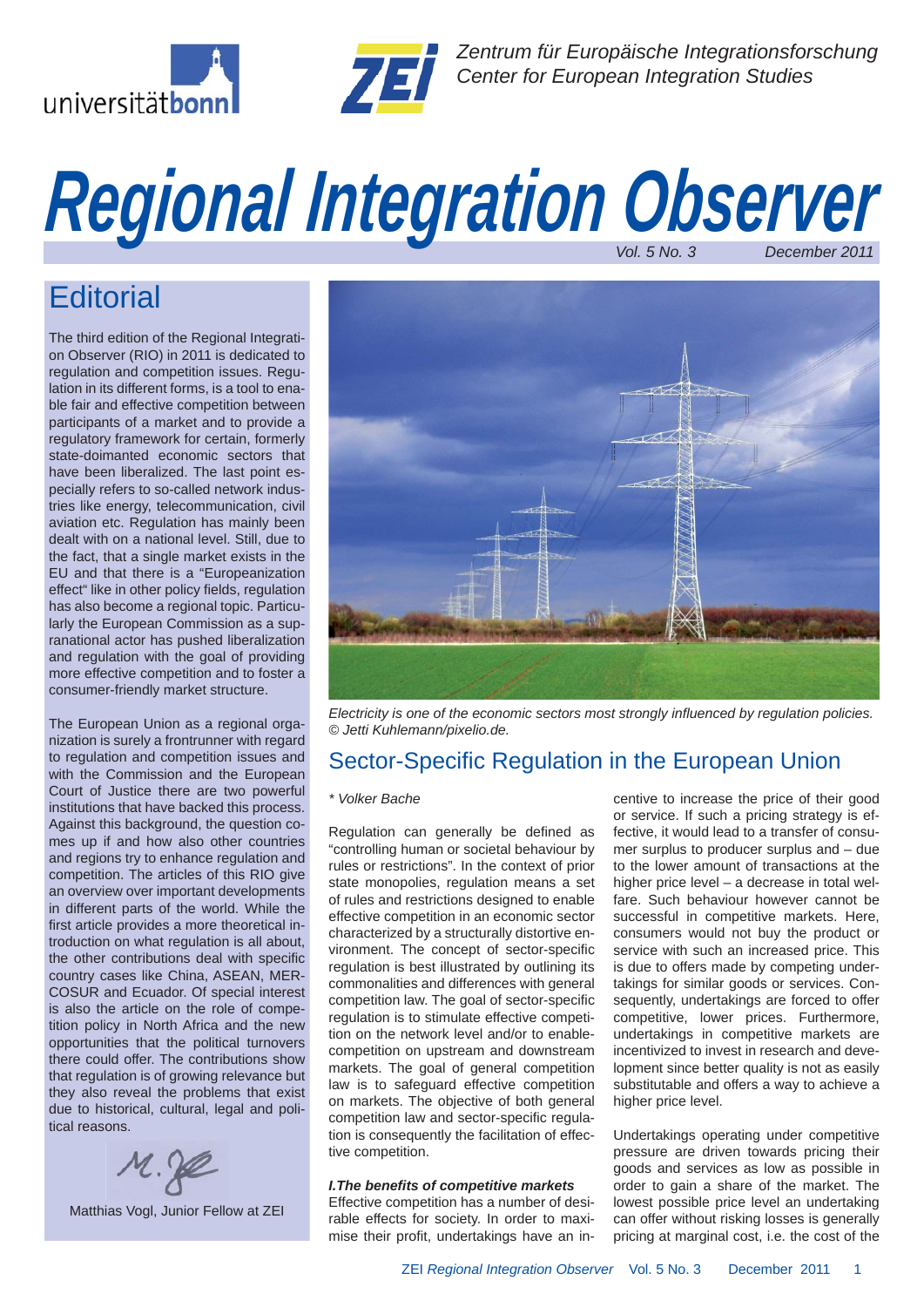last unit of output. Hence, the undertaking has an incentive to use its resources more effectively in order to lower its costs. According to economic theory a price level equal to marginal cost is Pareto optimal, meaning the price level that maximizes total welfare generated by trading the good or service. Total welfare is the sum of consumer surplus and producer surplus generated by trading on a market. Producer surplus is the difference between the total production cost and the total revenue, whereas consumer surplus is the difference between the aggregated willingness to pay and the total price paid by consumers. Effective competition safeguards both the maximization of consumer surplus and total welfare.

#### *II. Market structure and the resulting need of ex ante or ex post control*

Most markets have a tendency towards effective competition. Review of the behaviour of market participants by competition authorities is sufficient to safeguard effective competition in those markets. A competition authority takes action after an undertaking has shown some sort of anticompetitive conduct. Since the governmental control takes place after a breach of competition law has occurred, it is known as *ex post* control. The most important breaches of competition law codified in the Treaty on the Functioning of the European Union (TFEU) are collusive practices of market participants (e.g. cartels, Article 101 TFEU) or anticompetitive conduct of a dominant undertaking (e.g. monopolistic charges, Article 102 TFEU).

#### *Natural Monopolies, Network Externalities and Information Asymmetry.*

Some markets however, do not have a tendency towards effective competition. These are markets suffering from a market failure. The most important market failures are natural monopolies, the presence of positive or negative network externalities and significant information asymmetries.

If the production of a good or service is a natural monopoly, a structural barrier exists, which prevents the emergence of competitors. A natural monopoly is defined by a strictly sub-additive cost function. This means it is cheaper for a single undertaking to produce all output demanded than for any combination of two or more undertakings. This is the case for all network industries, like telecommunications, energy (electricity and gas), postal services, transport (railways, air transport, etc.) and water. The main reason for sub-additive cost functions in these industries is a combination of high fix costs and marginal costs approaching zero. An additional user offers the opportunity to distribute the fix costs over more customers, which in turn potentially benefits all other customers.

Generally, a positive network externality is an effect generated by an additional customer using the network, which benefits all other users of the same network. In case of an additional user of a telephone network all other users of this network´s service benefit, because they can now potentially contact one additional person. Similarly, the frequency of public transport will increase in light of additional passengers, which benefits every passenger by offering additional choice regarding travel time and minimisation of waiting periods. Conversely a negative externality is a detriment occurring if an additional user is active on the infrastructure, which is not borne (solely) by the user himself. For example, additional cars on a highway might lead to congestion resulting in slower traffic or even standstill. The need for regulation in the case of positive network externalities comes from the tendency of the market to create only one network serving all customers since this maximises the positive effects. In the case of negative externalities the need for regulation stems from the misallocation of resources created by  $-$  from the viewpoint of total welfare  $-$ "wrong" individual decisions. Since users do not factor in the detriments caused to others by their usage of the network, they are incentivized to over-use the network. Hence regulation is needed.

Finally, significant information asymmetries occur, if an undertaking has a source of crucial information, which is unavailable to its competitors. This is the case in vertically integrated undertakings including a part of the value chain characterized by a natural monopoly. A vertically integrated undertaking is an undertaking active on several, linked parts of the value chain. For example a vertically integrated electricity company usually includes power plants, transmission and distribution grids and a supply branch. The transmission and distribution of electricity on the respective grids is a natural monopoly since more than one network operator raises the total cost to society without an additional benefit. On the other hand, generation and supply of electricity are normal markets and as such generally competitive. The operation of the grids however, enables the affiliated generation and supply branch of the vertically integrated undertaking to act with an informational advantage on their respective markets. E.g. by operating the grids information about consumption patterns of customers is gathered. This kind of information is unavailable to competitors, but can be utilised to tailor customerspecific offers by the affiliated supply branch, which are more attractive than anything the competitor might offer. Goods and services provided by a natural monopoly are not subject to competition. The undertaking holding the natural monopoly is consequently in a permanent position of power. The customers have no other choice. Similarly, a vertically integrated undertaking with informational advantage gained by operating a natural monopoly has a structural advantage over its competitors in the



*Building of the German Federal Network Agency in Bonn. Source: Bundesnetzagentur*

affiliated up- and downstream markets. In such an environment, ex post control of the undertakings behaviour pursuant to general competition law is not sufficient to safeguard the maximization of total welfare and an optimal allocation of resources. Hence, sector-specific regulation takes place before (ex ante) these goals are endangered. Basically, sector-specific regulation is designed to facilitate competition on markets despite conditions preventing the emergence of competitors in the first place or – in case this fails – apply rules that force the undertaking holding the natural monopoly to act as if competitors were present. This is achieved by two mechanisms, first market access regulation and second price control. Regulation is called symmetrical if the rules apply to all market participants. It is asymmetrical, when the rules in question are geared towards specific market participants, usually those holding a position of significant market power.

#### *III. The regulatory process in theory*

Regulation basically takes place between the government in form of the legislative, administrative and judicial powers, and the companies operating in sectors subject to regulation. These two actors are complemented by the general public. Depending on the theoretical approach taken, the relationships between these actors differ.

The public interest theory postulates that all regulation is undertaken in the interest of the general public. Consequently the regulators task is seen as controlling the companies and protecting the public from overreaching corporate interest. The private interest approach extends the principles of economic decision making (i.e. rational maximization of individual utility) to the behaviour of the regulatory actors. While selfinterest preservation in the private sector is expected, this theory locates the same mechanisms within government authorities (e.g. making decision in view of expected votes gained/lost or influenced by personal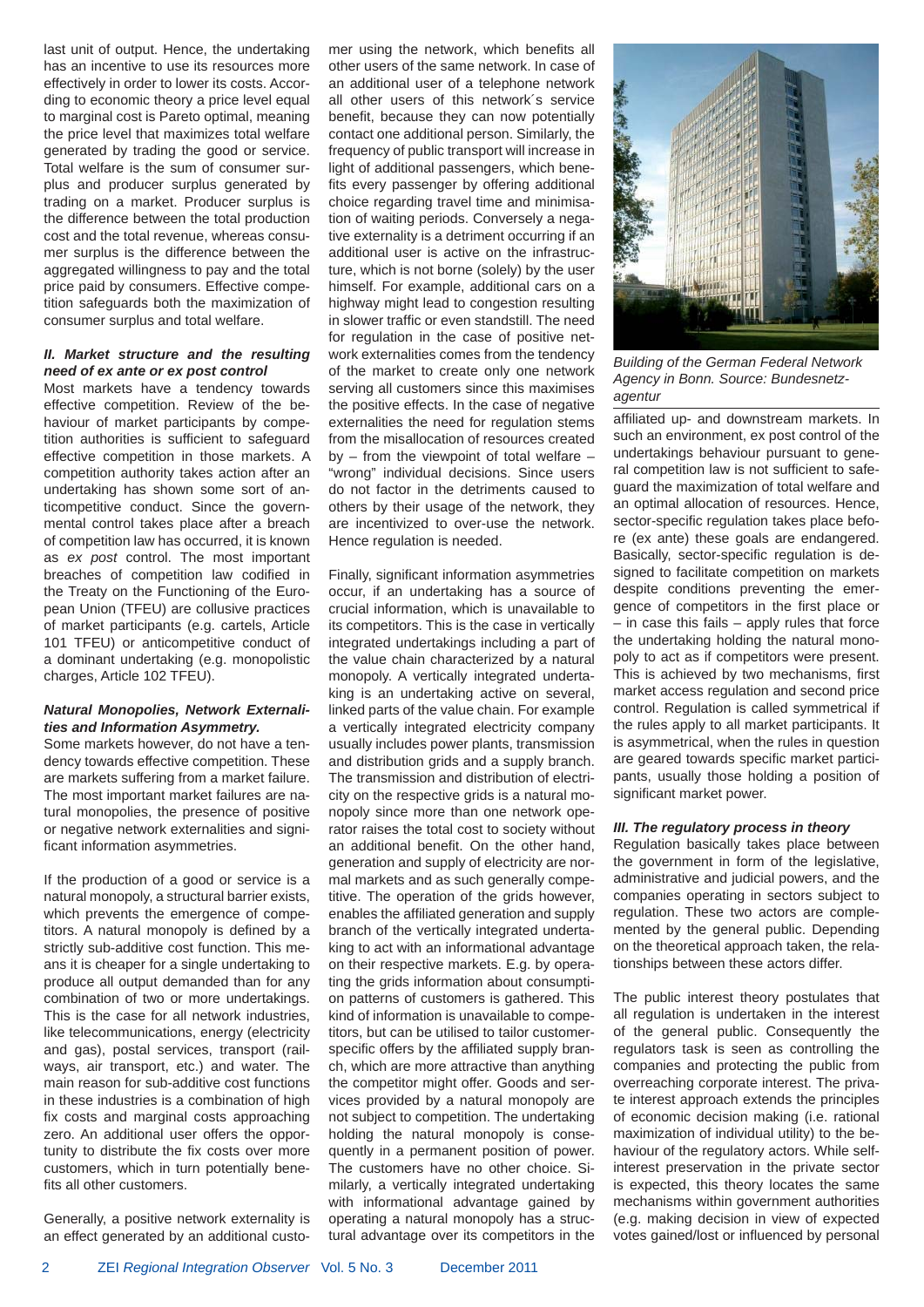career development). The theory of regulatory space suggests that the governmental agencies and the regulated companies bargain for the "right" amount and way of regulation. This bargaining process is possible due to the economic strength and importance of the provided services of the regulated companies. Finally – while not a theory per se but rather a design model – the Anglo-Saxon approach to regulation suggests a government strategy focussed around a specialized regulatory agency. The legislative entrusts an agency with certain relatively limited powers to be used at its discretion, while binding the use to strict formal requirements. The judiciary on the other hand limits itself to review of correct procedure and the alleviation of evident material errors committed by the regulatory agency. This enables the regulatory agency to make powerful decisions and bring its superior factual expertise (in comparison to the legislative and judicial powers) to bear.

The main forms of regulation can be explained as three different tactics. First, there is the classic "command & control"-model utilizing strict regimes of licenzing or other forms of direct government influence in an economic sector. Second, there is self-regulation of a market characterized by the government interfering not at all or very little with the market but instead trusting the private actors to sort potential problems out. Sectors governed only by general competition law could be viewed as such. Third, there is the modern approach to regulation, basically identical to the aforementioned Anglo-Saxon model.

#### *IV. The regulatory toolkit in theory and practice*

The most important remedies employed under sector-specific regulation in order to enable/promote competition on upstream and downstream markets are access regulation of the network market, rates regulation and unbundling of vertically integrated undertakings. Here, Germany is being used as an example.

#### *Market access*

Symmetric regulation is the regulation of undertakings irrespective of market power. Since ex ante regulation is, in general, a rather heavy burden on the businesses concerned, it needs to be justified by important goals. The German Telecommunications Act (GTA) knows of three obligations that have been imposed or can be imposed on any undertaking operating a public telecommunications network. According to Section 16 GTA interconnection offers need to be made to other network operators. This promotes interoperability and interconnection between the networks, which in turn enables users of one network to interact with those on others. This limits the effects of positive network externalities (less need to switch network operators) and thus helps to prevent the growing of an operator into an undertaking with significant market power. This again serves the goal of safeguarding effective competition, which leads to higher rates of innovation and better quality products and services at lower prices. Additionally, Section 18 GTA empowers the Bundesnetzagentur (BNetzA) to impose an interconnection obligation on public network operators controlling access to end users. The aim of this provision is similar to Section 16 GTA, but the burden on the undertakings is higher. Asymmetrical market access regulation requires the dominant undertaking to sell network capacity on a wholesale market and thus enable third parties to become active on the downstream service markets. In other words, the dominant undertaking is forced to enable other parties to compete with it on downstream markets. This is what happened after the initial market opening in Germany.

#### *Rate regulation*

Wholesale price regulation (ex ante) complements market access regulation by preventing the undertaking holding significant market power from abusing its dominance to kill off competitors. If the wholesale prices were not controlled ex ante there would be a high risk of abusive price setting to maintain the incumbent´s monopoly.

Ex ante rate regulation puts a control mechanism in place before the undertaking concerned can offer the product or service at the proposed rate on the market. The GTA knows of two different methods of ex ante rate regulation. First, there is the individual approval of a rate according to Section 30 GTA. Here the BNetzA checks the submitted rate for its consistency with the costs of efficient service provision (CESP). The idea behind CESP is to facilitate asif-rates, i.e. achieve a price setting of the undertaking holding significant market power as if there were effective competition. The other method of ex ante rate regulation is price cap regulation pursuant to Section 34 GTA. Here the BNetzA groups several products in a so-called basket and sets a benchmark for all products and services included. Ex post rate regulation is governed by Section 38 GTA, which compared to CESP implies looser standards. The rates may not be designed in an anticompetitive manner. The impact of ex post rate regulation is actually rather low. The definite advantage of ex ante regulation is that competitors can be protected before the abuse of dominance actually happens. Within general competition law and similarly with ex post rate regulation the problem often is that the competitors go bankrupt before the competition authority or the courts reach a decision ending the abuse.

#### *Unbundling*

Since vertical integration is a major problem in the energy markets, the remedies designed to cope with it shall be illustrated using the electricity markets as an example. Unbundling is the process of isolating the part of a vertically integrated undertaking acting as a natural monopoly from the competitive branches in order to safeguard effective competition on the affiliated markets. The goal is to pre-empt the leveraging of the market power held on the monopolistic market on the associated up- and downstream market. Four types of unbundling shall be introduced: (1) legal unbundling, (2) information unbundling, (3) management unbundling and (4) ownership unbundling.

Legal unbundling means creating separate legal entities for the transmission/distribution and supply/generation branches. Information unbundling aims at preventing information flows from the network operator to the competitive branches. Management unbundling aims at preventing conflicts of interest for the persons in charge of the monopolistic and competitive branches respectively. Finally, ownership unbundling is geared towards a total removal of the possibility of abuse. By forcing the vertically integrated undertaking to either sell the competitive branches of the undertaking or the part acting as natural monopoly, the ties between the branches are cut and any discrimination incentives removed. However, such a remedy is likely to severely affect an undertaking´s right of ownership. Hence there is a strong need for justification of the measure in the individual case. Consequently, the European directives governing electricity offer two different options, less invasive than full ownership unbundling. The vertically integrated undertaking can either (1) retain ownership of the physical grid, but appoint a fully independent system operator for the grid management, or (2) retain ownership of the network operating company, but lose all influence on their business decisions except for general financial planning (Independent Transmission Operator option). These unbundling provisions are geared towards the removal of any incentive to discriminate between supply or generation companies based on their affiliation or non-affiliation with the transmission system operator. As long as the transmission system operator is not fully independent, the mother company will always try to use the leverage granted by the possession of a monopoly in the transmission market on the upstream generation market or on the downstream supply market.

#### *V. Conclusion*

In conclusion, it shall be reiterated that sector-specific regulation and general competition law share a common goal, effective competition, but differ in the methods of achieving this goal. Both approaches complement each other, in case sector-specific regulation fails to address a problem ex ante, the national competition authorities may step in and provide an ex post solution.

*\* Volker Bache is Research Fellow at ZEI.*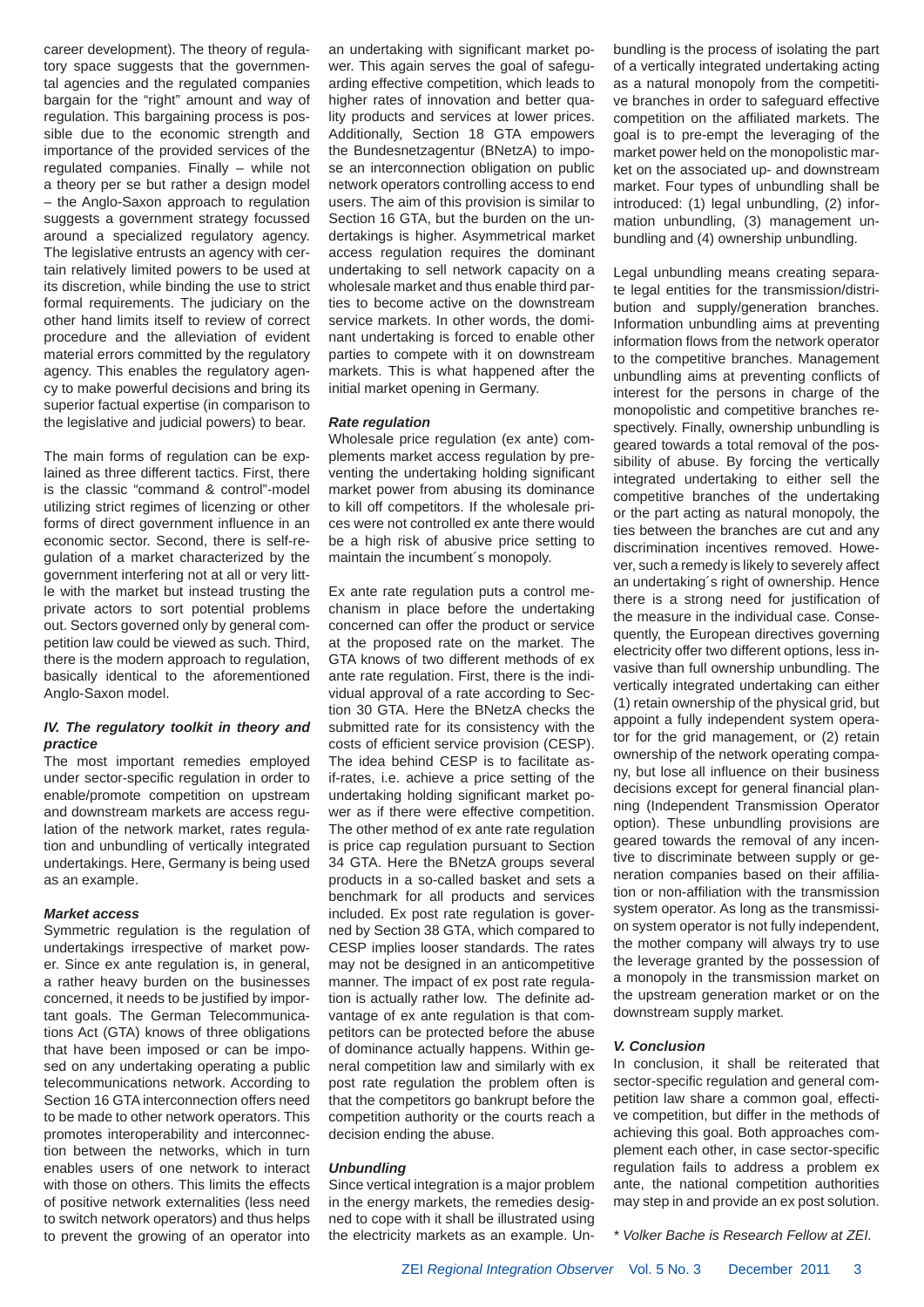### The Problem with Regional Competition Policy in ASEAN

#### *\* M. Ajisatria Suleiman*

#### *Overview of the region and Member States*

The idea of creating a single market within the South East Asian region was agreed upon in the Bali Concord II (2003) through the establishment of the ASEAN (Association of South East Asian Nations) Economic Community (AEC) which will be fully in place by 2015. In November 2007, leaders of the ASEAN member states (AMSs) adopted the AEC Blueprint, which sets out the actions to be taken in order to meet the objective. The AEC is an ambitious plan, that will create one of the largest and strongest economic blocs in the world (a population of approximately 600 million with a combined GDP of more than US\$ 1.8 trillion). Unfortunately, as far as progressive regional structure is concerned, ASEAN might not serve as the best model, compared to other regional initiatives in the world. This affects how legal harmonization and regulatory convergence will emerge in the region. One essential regulation that mustbe in place in order to support the single market is the competition law and policy. The idea of creating a unified market with a fragmented competition law is simply a fallacy. There would be very little point in removing the various internal barriers and national boundaries imposed by governments through liberalization and deregulation, if these governmental restraints were replaced by concentrations, monopolies etc. as well as concerted practices among private firms. However, in a region where the stakeholders still question whether or not they need a single market, the creation of a regional competition law and policy is not yet foreseeable.

To fulfill the goal of a highly competitive economic region, one of the identified tasks is to develop regional guidelines on competition policy, which would be based on country experiences and international best practices. As outlined in the AEC Blueprint, all AMSs will endeavor to introduce competition policy by 2015. The formal "ASEAN Regional Guidelines on Competition Policy" were first published by ASEAN in 2010, yet this document has yet to address the question of enforcement by all AMSs. There is also the "Handbook on Competition Policy and Law in ASEAN for Business", but again, this only serves as an introduction to the basic concept of competition law in a language easily understandable to nonexperts. Further, only Indonesia, Singapore, Thailand and Vietnam presently have specific competition law and competition authorities in force. Meanwhile, Malaysia has just adopted a nation-wide competition law, which will be in force by 2012. Other ASEAN Member States have relied on sector policies and general laws (criminal

code) to address competition issues.

#### *ASEAN Way, legal harmonization, and regionalism narrative*

There are various reasons why institutionalizing a regional competition policy is even more difficult than setting up the AEC in the first place. First, all ten AMSs are in different stages of economic development. Many of the AMSs are in fact competitors in the global market, for example in attracting foreign investors and in serving as host countries for foreign direct investment (FDI). These have been invoked as the standard arguments for casting doubt on the future of AEC, and create reluctance to introduce a competition law that might be in conflict with the strategy of economic development. Moreover, a rich economic history further shapes difficulties to advance the legal harmonization agenda within the region. Historically, countries in South East Asia are the results of colonial legacy, which in turn places different legal systems and cultures (Euro- American legal conceptions existing alongside customary legal systems). This "hybridity" is also determined by the faith of the region during the Cold War.

Further, it is also interesting to assess the region's development in the aftermath of the Cold War, and the subsequent Asian financial crisis in 1997, when ASEAN began to embark on the path of liberalization. The three basic legal arrangements, which are arguably direct consequences of the end of the Cold War (and the start of the neoliberal agenda), are: ASEAN Free Trade Area (AFTA) -signed in 1992 to introduce the elimination of barriers (tariffs and non-tariff barriers) in trade in goods-, the ASEAN Framework Agreement on Services (AFAS) –signed in 1995 to eliminate restrictions in trade in services- and the ASEAN Investment Area (AIA) –signed in 1998. Following the 1997 Asian financial crisis, the liberalization agenda did not stop but in fact advanced further through the ASEAN Economic Community (AEC) as an important part of the Bali Concord 2003, which envisions a single market. There are, also, informal economic cooperation forums, such as the Asia Pacific Economic Cooperation (APEC) initiated in 1989 (and since 1993 regular meeting became a convention), the ASEAN +3 (China, South Korea, Japan) following the financial crisis in 1997, and the initiation of East Asia Summit in 2005 (whose landmark is the participation of the US and Russia in the sixth summit in 2011). ASEAN has also begun to expand economic liberalization outside of the region, through: ASEAN-Australia-New Zealand Free Trade Area (AANZFTA) signed on February 2009; ASEAN-Korea Free Trade Area in effect as of June 2007, and ASEAN-China Free Trade Area (ACFTA) and ASEAN-India Free Trade Area (AIFTA), both in effect as

of January 2010. In brief, ASEAN has become "the" center of gravity of the global economy that envisions overarching liberalization, at the time when the "West" began to question and reconsider the promise of economic globalization in the aftermath of the 2008 global financial crisis. However, at the same time, there still exist (arguably post-colonial) sentiments to reject full adoption to the "Western values" of liberal democracy and free market under the banner of "Asian values". The discussion concerning democracy is not relevant to the present context, but since most countries have a history of either socialist/communist or authoritarian regimes, there is a general consensus about the strong role of government to intervene in the economy. Some governments still adopt industrial policies that place a large role to state enterprises, government-coordinated economic plans, or the idea of "national champions" or "captains of industry" that cultivate conglomerate practices (including cartels), in which the government becomes the patron of the economy. This situation poses a difficulty to create a common concept of how competition law in ASEAN should be crafted, drafted, and consequently enforced.

This local-political context becomes even more relevant because it affects the shape of ASEAN regional structure through the existence of the so-called "ASEAN way". This normative framework lays the basic principle of non-interference, respect for sovereignty, and consensus decision-making; which in turn resents supranational institution and rule-based decision-making and dispute settlement. It is almost impossible to create a regional-based competition policy without a supranational authority. All of these narratives on regionalism lead to the question as to the future of economic integration in ASEAN and how competition law policy can support such vision. The landmark document of the Bali Concord III, adopted in November 2011, already takes an outward-looking approach of the "ASEAN Community in a Global Community of Nations" while the internal achievement of the AEC itself remains problematic. If ASEAN is to lead the forthcoming "Asian century", it needs to resolve the AEC structure, and regional competition law must become a priority.

#### *Devising the most suitable regional competition policy*

Of course, there is no doubt that legal harmonization (and regulatory convergence for that matter) advances and deepens regional economic integration, and the harmonization of competition law and policy lies at the center of gravity. A pragmatic approach is to seek the best method to ensure a regional competition policy is in place within ASEAN. ASEAN is undoubtedly left behind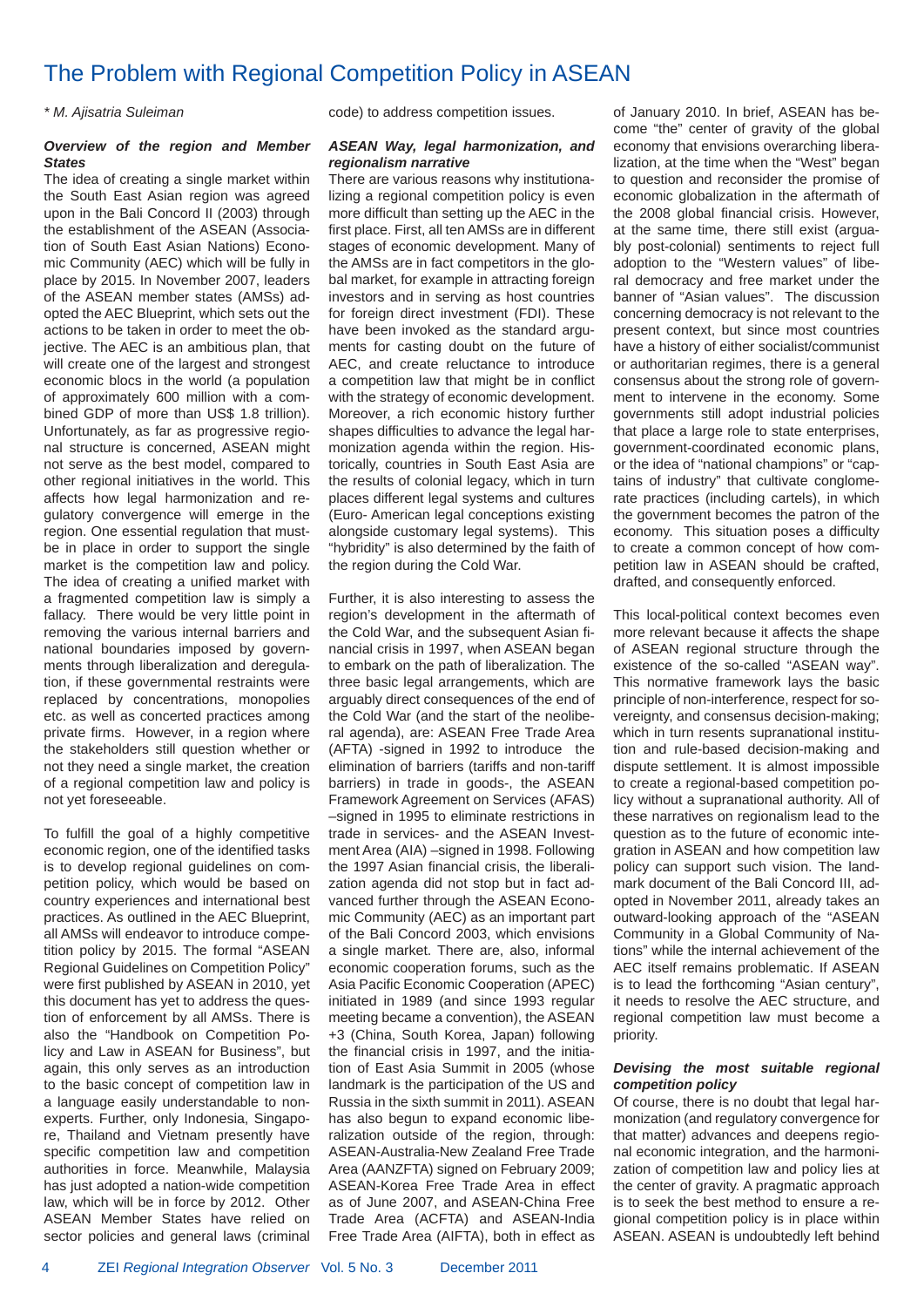compared to other regional integration initiatives throughout the world. Still, the internationalization (and regionalization) of competition law has been seriously considered. Basically, there are two issues concerned, which are related: the substance of rules and the structure of the institution.

With regard to the substance of the rule, there are basically two paths to achieve internationalization/regionalization.The first is to create a uniform law that participating countries agree to adhere to, incorporated into a treaty that governs detailed provisions concerning the subject matters. This model was once proposed to be incorporated in the WTO known as the "Singapore issue". The second is to create a harmonized system whereby a treaty is to set out only the basic principles as guidelines and national legislators are expected to further elaborate the rules in each national regulation. In this case, the harmonized rule must accommodate a conflict-of-law rule for cross-border issues. As for ASEAN, the first model is not likely to emerge for the reason that each country has a different level

### Mercosur Competition Defence Rule

#### *\* Natasha Suñé*

The Asunción Treaty (TA), signed in 1991, created the Common Market of the South, (MERCOSUR), and its preamble established, as one of its aims, the macroeconomic coordination policy, based on the gradualism, flexibility and equilibrium principles.

Moreover, art. 1, states what a Common Market is defined as and mentions as one of its commitments, the macro economic and sartorial policy coordination to ensure adequate competitive conditions between the State Parties. The Treaty also establishes that State Parties will coordinate their national policies, whose aim is to elaborate common rules for commercial competition.

In 1996, the Competition Defense Protocol (PDC) was subscribed, as the first regulatory body regarding the subject, but it was not ratified by all the State Parties in the 14 years since its approval. According to the Mercosur's intergovernmental characteristic and the lack of direct norms, each State Party has to comply by incorporating the act of the MERCOSUR norm into its own domestic legal order to generate rights and obligations.

Nevertheless, in 2002, the PDC was regulated. The PDC prohibits in a general way acts (a) which aim to restrict competition or market access or abuse of a dominant position and also, (b) affect State Party trades, and art. 6 enounces the restrictive competition practice, which without being a limitative enunciation, was characterized very casuistic. At the end of 2010, the Common of economic growth and development. The "ASEAN Way" also prevents any supranational law with legally binding effect. However, even for the second option, there is a need to devise a compliance mechanism to ensure that countries adopt the laws in accordance with the treaty.

Secondly, with regard to the structure of the institution, there are also several paths, namely: (1) an international system through a supranational agency enforcing the rules, (2) the sovereignty model, that applies national rules to competition dispute, but embraces extraterritorial principle for crossborder transactions, and (3) the network model, that is one step beyond the sovereignty model because it also adopts mutual assistance and co-operation agreements or formal protocols, enforcement networks, information-sharing and networking of substantive competition law. The first model of an "international system" is again clearly out of the discussion for ASEAN because any proposal for a supranational institution will be strongly rejected. However, a system based solely on sovereignty would defeat the purpose of the AEC and would not go in line with the notion of economic liberalization that has been strongly advocated by ASEAN throughout the years. The most pragmatic approach is to design an institution that creates an enforcement network among AMSs to address barriers to entry in the neighboring markets.

In conclusion, it is still a long way to go before an ASEAN regional competition policy can be fully established. As a first step, ASEAN economic policy makers must realize that competition policy forms an integrated and indispensible part of an effective and efficient economic community. While "single market" refers to the elimination of government-imposed barriers to the market (tariffs, non-tariff, regulations, etc.), "competition policy" refers to the elimination of non-government barriers to the market (namely economic structures and business practices). Both are necessary if the AEC is to be accomplished successfully.

*\* M. Ajisatria Suleiman is researcher at the University of Indonesia in Jakarata.*

Market Council (CMC), emitted the CMC decision Nº 43/10, which derogated the Competition Defence Protocol, and approved the Mercosur Competition Agreement.

This new regulation has substantial differences to the derogated Protocol. It is less ambitious because it consolidates the importance of regulatory national frameworks to the efficient system performance, and foresees the elimination of anticompetitive practices through national antitrust regulations. It does not define the prohibiting behavior but it enounces in a general way (anticompetitive practice and economic concentration), because these must be decided according to national norms. The application procedure was substituted by an advisory one that is simpler and easier to put in practice. The enforcement authorities are also national bodies. In spite of this, in the Mercosur Trade Commission, the Competition Technical Committee still exists as a body with competency in the new consultation procedure mechanism. This committee interposes an offer or request for consultation, to make notifications, and intervene in different matters of interpretation or execution of the Agreement.

This new Agreement recognized that free circulation of goods and services between State Parties requires a common instrument to preserve and promote free regional competition as an essential instrument to consolidate a Customs Union, and that State Party cooperation is directly related to free trade. But, instead of creating a regional system, the domestic law and bodies of each State are acknowledged as competent. This occured even though, at the beginning of the negotiations between the State Parties, Paraguay did not have antitrust rules in place nor did Uruguay have a specific agency or body acting as an enforcement authority. The problem is that consumers suffer the consequences of the lack of competition defence, although it was already recognized through Mercosur's regulation.

It is important to say that in 1997 the Montevideo Protocol concerning Service Liberalization was signed, and is in force since 2005. It proposes a progressive liberalization program as an WTO plus agreement for 2015. There are several phases to complete.

Therefore, one of the most important Mercosur trade challenges is the consolidation of antitrust harmonization rules to achieve a real free trade market. For the actual system to work, coordination and harmonization are the key. As mentioned at the beginning of this article, Mercosur challenges can be overcome with gradualism, flexibility and equilibrium. Therefore, skipping or speeding up instances, could result in not complying with the minimum requirements. We hope this is the beginning of harmonization and a consistent approach to the subject, and an integrated place for the benefit of trade competition, for competitors, citizens and consumers.

*\* Natasha Suñé works at the MERCOSUR Arbitration Court in Asunción, Paraguay.*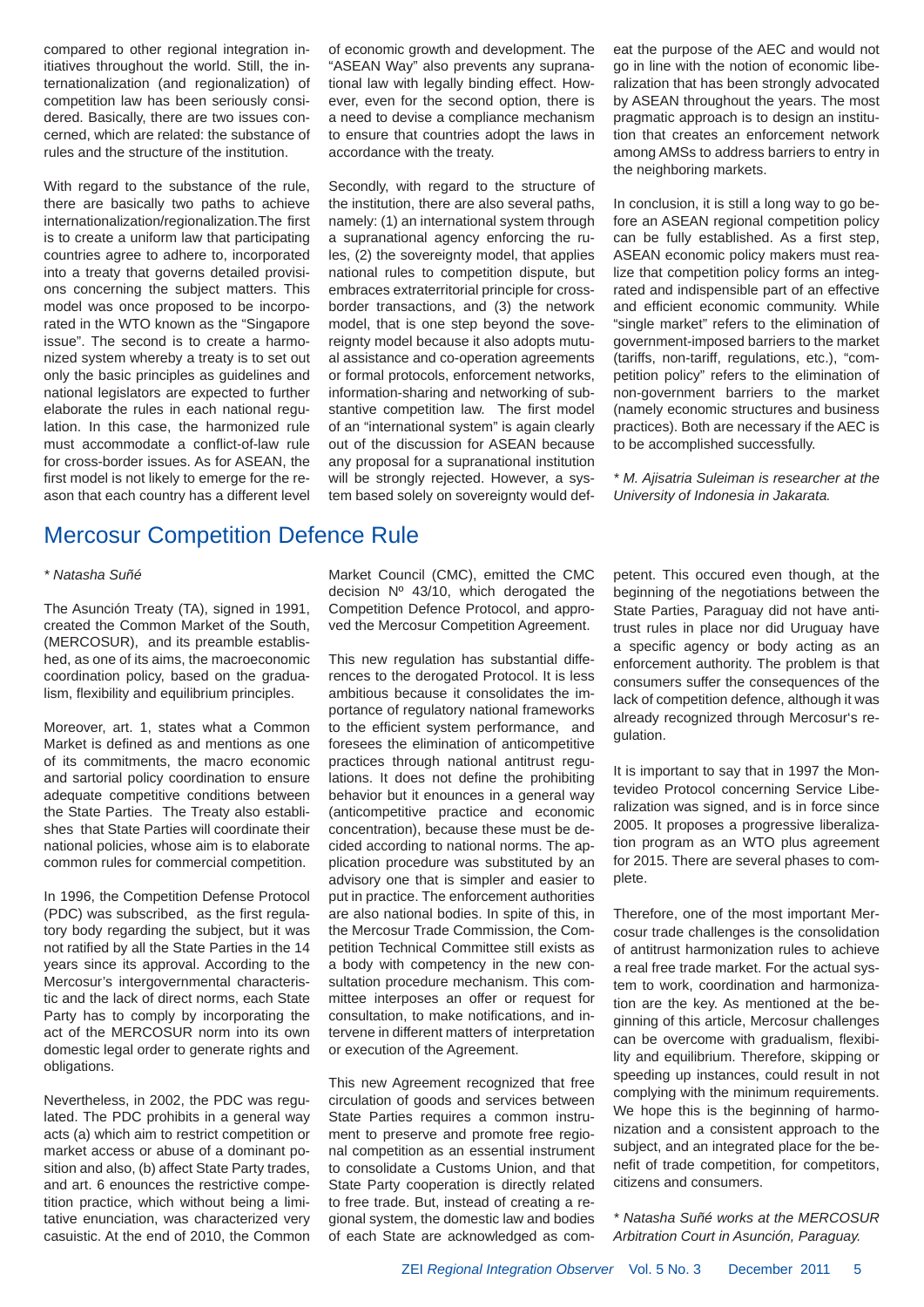### Challenges for Comeptition Policy in North Africa

#### *\* Krzysztof Jaros*

For a long time, it seemed that effective competition policy enforcement in North Africa mattered far more to the EU than to the countries concerned. In fact, the European Commission made sure that competition policy enforcement always figured in the respective Association Agreements and supported the process of institution building in these countries by a wide range of measures such as Twinning programmes. In addition, international organizations such as the OECD, WTO and UNCTAD, the EuroMed Market Programme as well as EU Member States actively supported the development of competition policy.

As a result, competition policy in most of these countries was for a long time seen as an abstract economic policy lobbied for by European officials and experts, whereas many local counterparts were convinced that it would be far better suited for industrialized economies than for the emerging South Mediterranean countries. It is obvious, however, that this perception of competition policy was prevalent because it never provided any benefits to the consumers in these countries due simply to the lack of effective enforcement. In fact, with exception of Egypt and Tunisia, which at least were the first to issue decisions and to impose fines for anticompetitive practices, in the other countries competition authorities for a long time did merely exist on paper, without playing any active role. At the same time, national competition laws were in place, but simply not enforced. A rather poor example of this situation was the Moroccan Competition Council: although established by law in 2001, it was not until the beginning of 2009 that its members came together for their first session. This situation, obviously, seems to be changing and the long years of ongoing support by the international partners were not in vain. In addition, the political tensions – not uprisings or even civil wars – observed in 2011 throughout the region and commonly labelled as the Arabellion created a climate, which is since very much in favour of further competition policy enforcement. All these events, which were not only targeting democratic reforms or political freedoms but also claiming better living standards through job creation, have their common basis in the citizens' legitimate fight against the origins of poverty and unemployment: corruption, unequal treatment by administrations and courts and, particularly when it comes to Egypt, Tunisia and Libya, cleptocratic elites monopolizing and squeezing out the national economies.

In response, good governance is now even more often seen to be a key factor in changing the current administrative structures, preventing corruption and enhancing fair competition, thereby creating better conditions for foreign investments. Again, Morocco may serve as an example: With the adoption of the new Constitution in July 2011, the same Competition Council, which could not be effective until 2009, has been appointed as the new independent competition authority, whilst the current reform of the competition law should soon give it the necessary powers to ensure effective legal enforcement. All these developments are promising, but ongoing efforts are still necessary to implement effective competition policy in North Africa. As such, besides improving the skills of competition officials by providing them with adequate training and giving them the chance of making their own experiences during investigations and control procedures, in all of these countries it is still urgently necessary to (1) provide for thorough judicial control of administrative decisions, (2) to clarify the originate competencies and terms of cooperation between competition authorities on the one hand and regulatory bodies on the other, (3) to improve transparency of competition authorities by providing, in advance, more reliable information on the administrative procedures and ensuring motivated decisions and (4) to enhance research on competition law in order to identify inconsistencies with regard to the current legislation and to help developing new legal concepts.

Last but not least, to be commonly accepted as a major player for economic policy, any competition authority needs to engage in competition advocacy and, in this respect, it is crucial to have full support from the national governments. In this regard, it will be particularly interesting to see how competition authorities will further develop under the new governments ruled by Islamic parties, which, with exception of Al-



Kristina/Dennis, Sandra: European Competition Law in a Nutshell: A Concise Guide, Berlin 2011.

geria, have recently won all parliamentary elections or are on the way of becoming the major forces throughout North Africa. In the past, these groups were quite often interested in competition policy issues and, in Morocco, gave support to the reinforcement of the Competition Council, as fair and equal terms for competition are fully backed by Islam. Nevertheless, any answer to this question would remain speculation, but it is clear that times for competition policy enforcement in this region have never been as interesting as now. Hence, it is definitely worth keeping an eye on the developments yet to come!

*\* Krzysztof Jaros is external consultant in the Moroccan Ministry of Finance.*



Accredited one-year postgraduate degrees Practice-oriented approach Outstanding international faculty and students from around the world Career Development Program More than 15 years expertise in European affairs

**Your stepping stone to an international career!**

**www.zeimasters.de**

Center for European Integration Studies | Zentrum für Europäische Integrationsforschung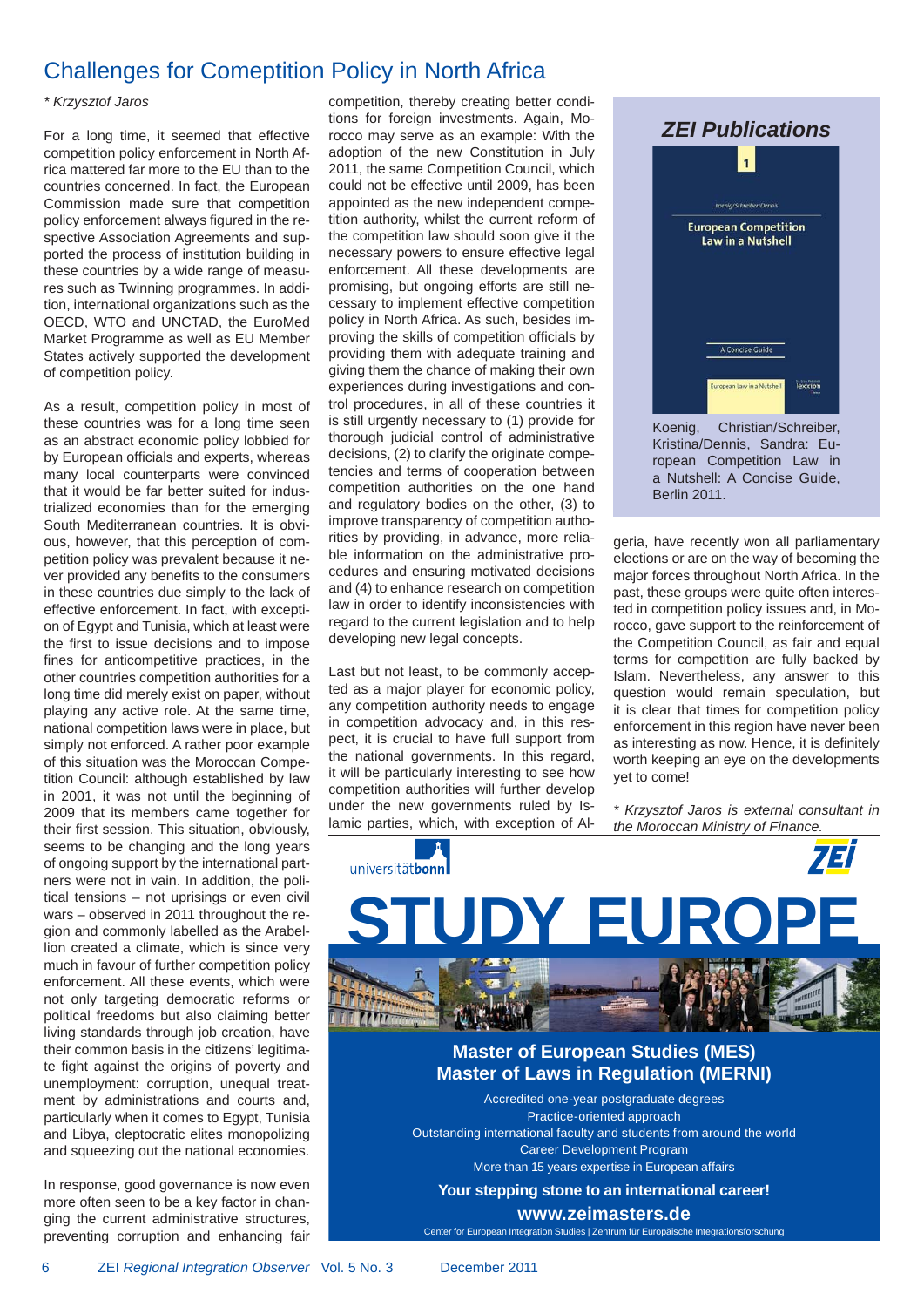### Chinese Regulatory Reform and its Significance

*\* Jian Jiang*

*Regulatory reform plays an important role in the growth of China's economy* In the past thirty years, China has experienced strikingly fast growth with consistent annual rates of around 10%. In 2010, it became the world's second largest economy and since then it has ranked as the largest exporter and second largest importer of goods. These achievements should be credited to a series of regulatory reforms, which can be traced back to 1978. Since then, the Chinese regulatory reform policy has introduced a tremendous transformation: from a centrally controlled system to a more competitive one. A lot of entirely state-owned enterprises have been restructured and the state-owned shares have been reduced. Except for a few strategic industries like the aerospace industry, which still remain predominantly state-owned, competition has been introduced to most parts of the economy and continues to increase. In this economic development process, reforming the old regulation model has played an important role. Though many industries were involved, the most noticeable fields are the network industries. Before the reforms, China's network industries were completely dominated by state-owned enterprises. The goal of regulatory reform was to solve the problems caused by those monopolies, such as monopoly price and low efficiency. Industries like telecommunication, electricity, civil aviation, water supply etc. were involved and segments of them have been regulated to be open to private participation, subject to some ownership restriction.

#### *Main sectors touched*

Significant progress has been made in the telecommunication industry. There used to be only one market player – China Telecom –, which was government-owned and completely controlled by the Ministry of Posts and Telecommunication. It was clear that the old business model of China Telecom could not follow the growing demand and its monopoly position was much criticized. 1994 was a turning point for the Chinese Telecom regulatory reform. In this year, China's State Council formally agreed to set up China Unicom, so that the industry structure changed from monopoly to duopoly. However, because the Ministry of Posts and Telecommunication acted as market player (through controlling over China Telecom) and policy maker, the only competitor – China Unicom was squeezed. Fair competition was actually impossible. In order to change this situation, the government established the Ministry of Information Industry, in 1998, as the regulator of telecom industry. In 1999, the attachment of China Telecom to the Ministry of Posts and Telecommunication was removed. After that, in order to accelerate the growth of national operators and to face competition from foreign operators after China's entry into WTO, China's telecom market has experienced several restructurings during the period from 1999 to 2008. During this period, there were six operators active on the telecom market. From 2008 to 2009, a big restructuring took place again and resulted in three market players: China Unicom, China Telecom and China Mobile. These are the three telecom operators active in Chinese telecommunication market now.

Aside from the progress of regulatory reforms, the benefits of the introduction of more competition in the telecom industry have been proved impressive - China's telecom industry has become the largest and fastest growing telecom industry in the world: with 51 telephones per 100 persons in 2008 compared to less than 3 in 1990; a internet user proportion of 28.8% of population in 2009; and 920 million mobile phone users in 2011. In the electricity industry, the regulatory reform did not proceed as well as in the telecom market. Like all the other industries in China, prior to the reform, the only decision-maker of the electricity industry was the central government, who was responsible for the production, transmission, and distribution of electricity. This system has seriously hampered the development of electricity industry and resulted in severe power shortages. In order to change this situation, the central government began to implement a series of deregulation measures to encourage investment by local government since 1985. Electricity administration at the provincial level was introduced and the regulation of market access and price was relaxed. These measures greatly increased the investment incentive and accelerated the boom of the electricity industry. The shortage of electricity was reduced.

In 2003, the State Electricity Regulatory Commission (SERC) was created as the main regulator for administration and regulation of the electricity and power industry. As in the telecom industry, restructuring was the major method of the government to promote competition in the electricity industry. In 2002 five regional power generation companies and two transmission companies were created and designed to operate as regulated entities. The authorities planned to establish multiple competitive providers in each of the geographic regions, and to gradually allow prices to be more responsive to market forces. But the power transmission and distribution part of the electricity industry is still monopolized by the big state-owned enterprises and severe barriers continue to exist for network interconnection. So the regulatory reform in the electricity industry is still in progress, and there is much need for further measures.

#### *Why is there a push for more or less liberalization and consequently regulation?*

From the above we conclude that although a rapid growth has been seen in China's economy, there still exist some problems in the reform course of regulation. First, in some industries there is no independent regulatory authority. A typical example is found in the electricity industry. The industrial regulatory authority - State Electricity Regulatory Commission (SERC) has merely the authority over the issues related with safety and market order, whereas the control over investment and price setting still lies in the hand of the Development and Reform Commission (DRC), a government agency which is subjected to the strong influence of related officials and administrative documents. The separation of power and the character of the DRC lead to a core problem - no true independent industrial regulator exists - which is embodied in problems like a non-transparent decision-making process, high rent-seeking risks etc. Second, there is no sufficient drive to push forward with the liberation in network industries. Many essential segments are not opened to new competitors and the barrier to entry is still seen to be too high to potential entrants. The problem behind the above two problems lies in the prior attention to state-owned enterprises by the government during the processes of opening-up the market. To give priority to the consideration of the benefits to state-owned enterprises. or in other words, to minimize the negative impact to them, result in a criterion which means whether the inducing of competition will threaten the situation of some big stateowned enterprises when the competition level is chosen by the government. This is why we can only see market opening to a certain extent instead of a thorough one.

In summary, administrative methods alone cannot create an effective model for competition when starting with enterprises that have had long benefited from being stateowned. An independent industrial regulator should be defined with clear and independent authorities. They should aim at setting a competitive framework for the market rather than economic intervention. A progress was seen in 2008, when the Chinese Antitrust Law was launched. Competition should be protected, thus the state-owned enterprises should be regarded as market competitors just as private enterprises. Based on this framework, a further push is feasible and a market opening-up for smart regulation is foreseeable, with easy access to essential elements, lower barriers to entry, a diversified competition style, and selfsustained competitive drives.

*\* Jian Jiang is docotral researcher in regulation at the University of Düsseldorf.*